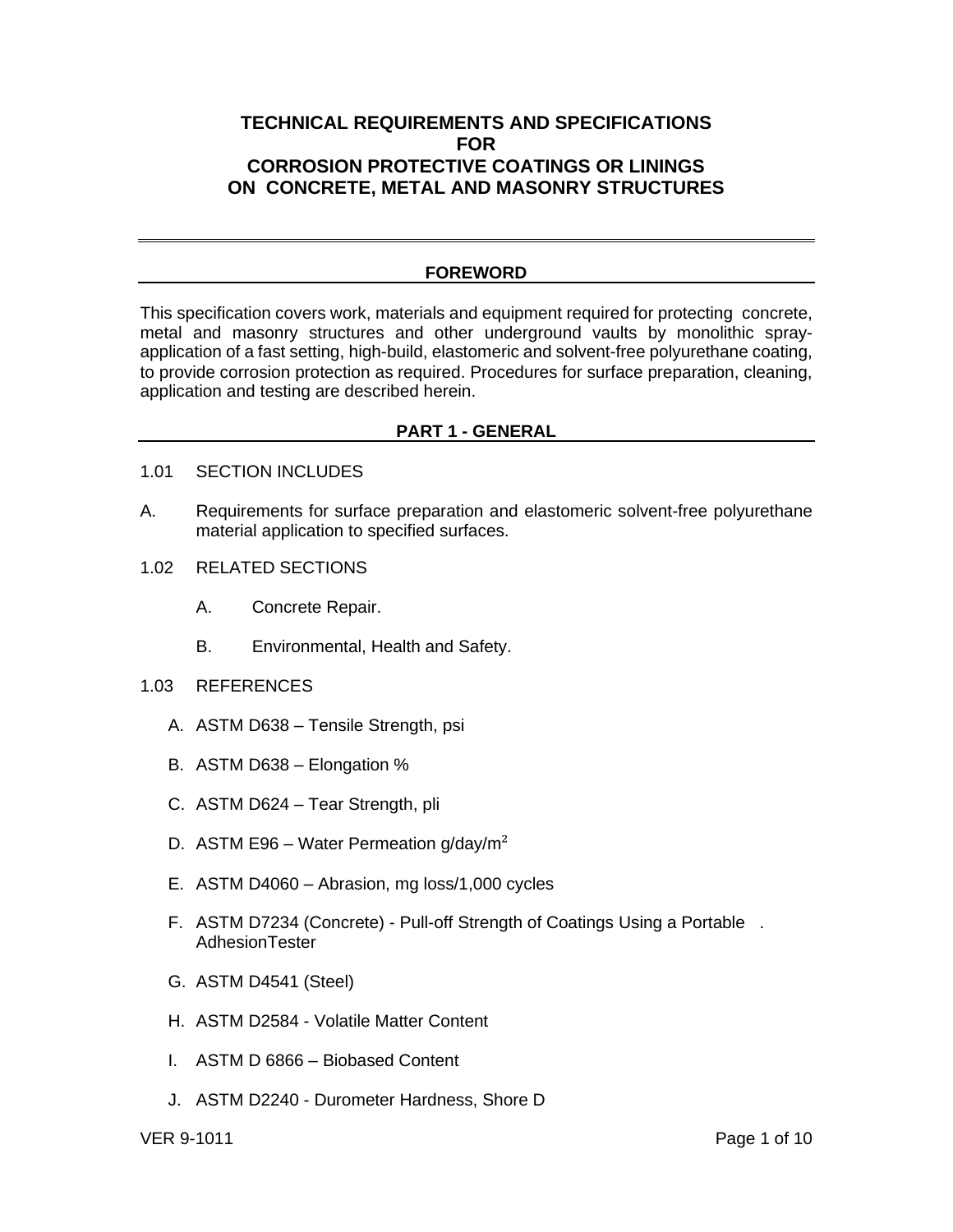- K. ASTM C109 Compressive Strength Hydraulic Cement Mortars.
- L. ACI 506.2-77 Specifications for Materials, Proportioning, and Application of Shotcrete.
- M. ASTM C466 Compressive Strength of Chemically Setting Silicate and Silica Chemical Resistant Mortars.
- N. ASTM The published standards of the American Society for Testing and Materials, West Conshohocken, PA.
- O. SSPC The published standards of the Society of Protective Coatings, Pittsburgh, PA.
- P. NACE The published standards of National Association of Corrosion Engineers (NACE International), Houston, TX.

## 1.04 SUBMITTALS

- A. The following items shall be submitted:
	- 1. Technical data sheet on each product used, including ASTM test results indicating the product conforms to and is suitable for its intended use per these specifications.
	- 2. Safety Data Sheets (SDS) for each product used.
	- 3. Project specific guidelines and recommendations.
	- 4. Applicator Qualifications:

a. Manufacturer certification letter that Applicator has been trained and approved in the handling, mixing and application of the products to be used. Certification letter shall be dated within six months of bid date.

b. The Applicator shall provide four (4) references which demonstrate previous successful projects completed for the specified plural component protective coating system or comparable, during the last two (2) years.

c. Certification that the equipment to be used for applying the products has been manufactured or approved by the protective coating manufacturer and Applicator personnel have been trained and certified for proper use of the equipment.

d. Proof of any necessary federal, state or local permits or licenses necessary for the project.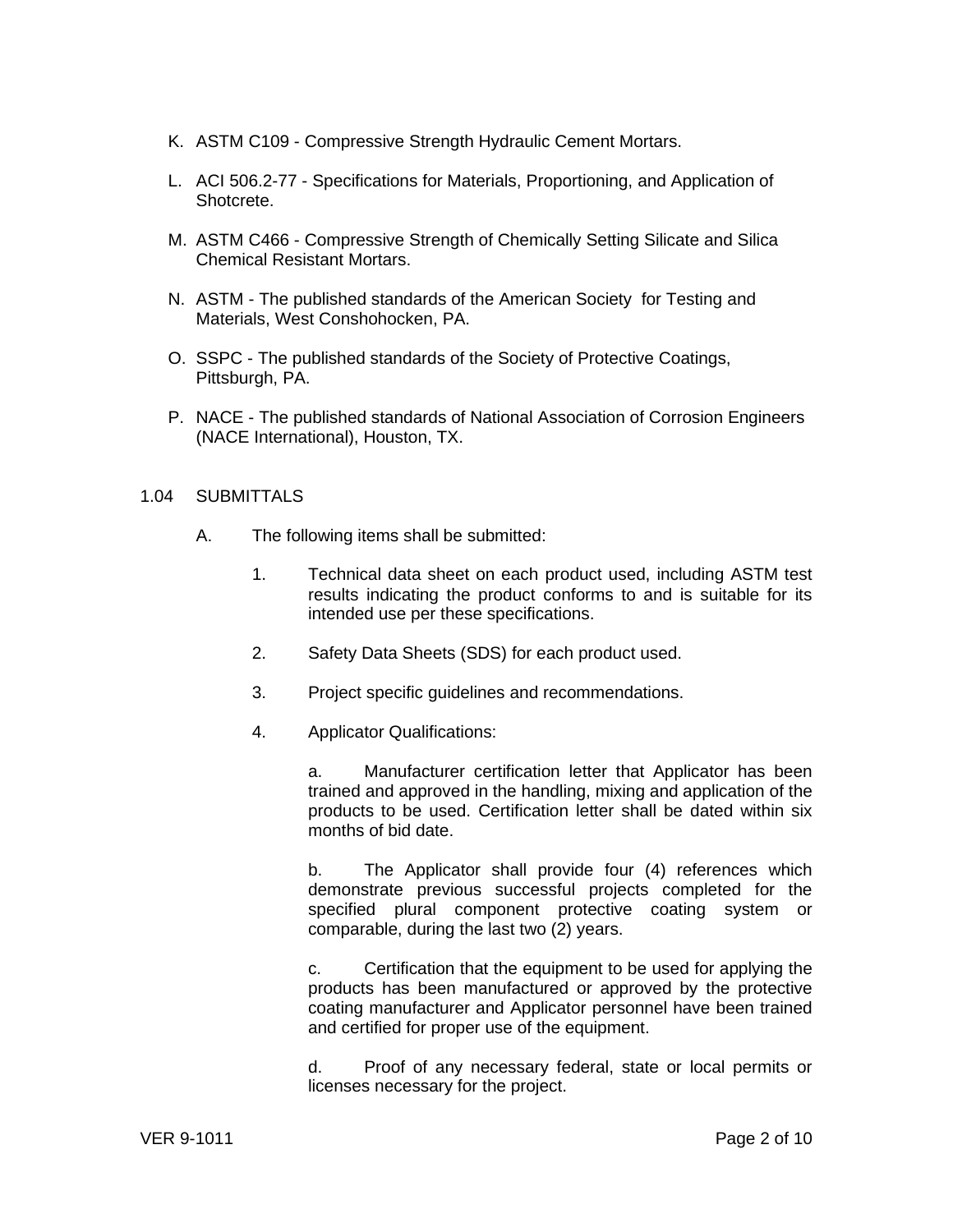## 1.05 QUALITY ASSURANCE

- A. Applicator shall initiate and enforce quality control procedures consistent with applicable ASTM, NACE and SSPC standards and the protective coating manufacturer's recommendations.
- B. (OPTIONAL) A NACE Certified Coating Inspector shall be provided by Owner. The Inspector will observe surface preparation, application and material handling procedures to ensure adherence to the specifications.

## 1.06 DELIVERY, STORAGE, AND HANDLING

- A. Materials are to be kept dry, protected from weather and stored under cover.
- B. Protective coating materials are to be stored between 50 deg F and 90 deg F. Do not store near flame, heat or strong oxidants.
- C. Protective coating materials are to be handled according to their material safety data sheets.

## 1.07 SITE CONDITIONS

- A. Applicator shall conform with all local, state and federal regulations including those set forth by OSHA, RCRA and the EPA and any other applicable authorities.
- B. Method statements and design procedures are to be provided by Owner when confined space entry, flow diversion or bypass is necessary in order for Applicator to perform the specified work.

#### 1.08 WARRANTY

- A. Applicator shall warrant all work against defects in materials and workmanship for a period of three (3) year, unless otherwise noted, from the date of final acceptance of the project. Applicator shall, within a reasonable time after receipt of written notice thereof, repair defects in materials or workmanship which may develop during said three (3) year period, and any damage to other work caused by such defects or the repairing of same, at his own expense and without cost to the Owner.
- B. Materials shall warranted by the manufacturer for a period of three (3) years to conform to the quality assurance established and as published by the manufacturer.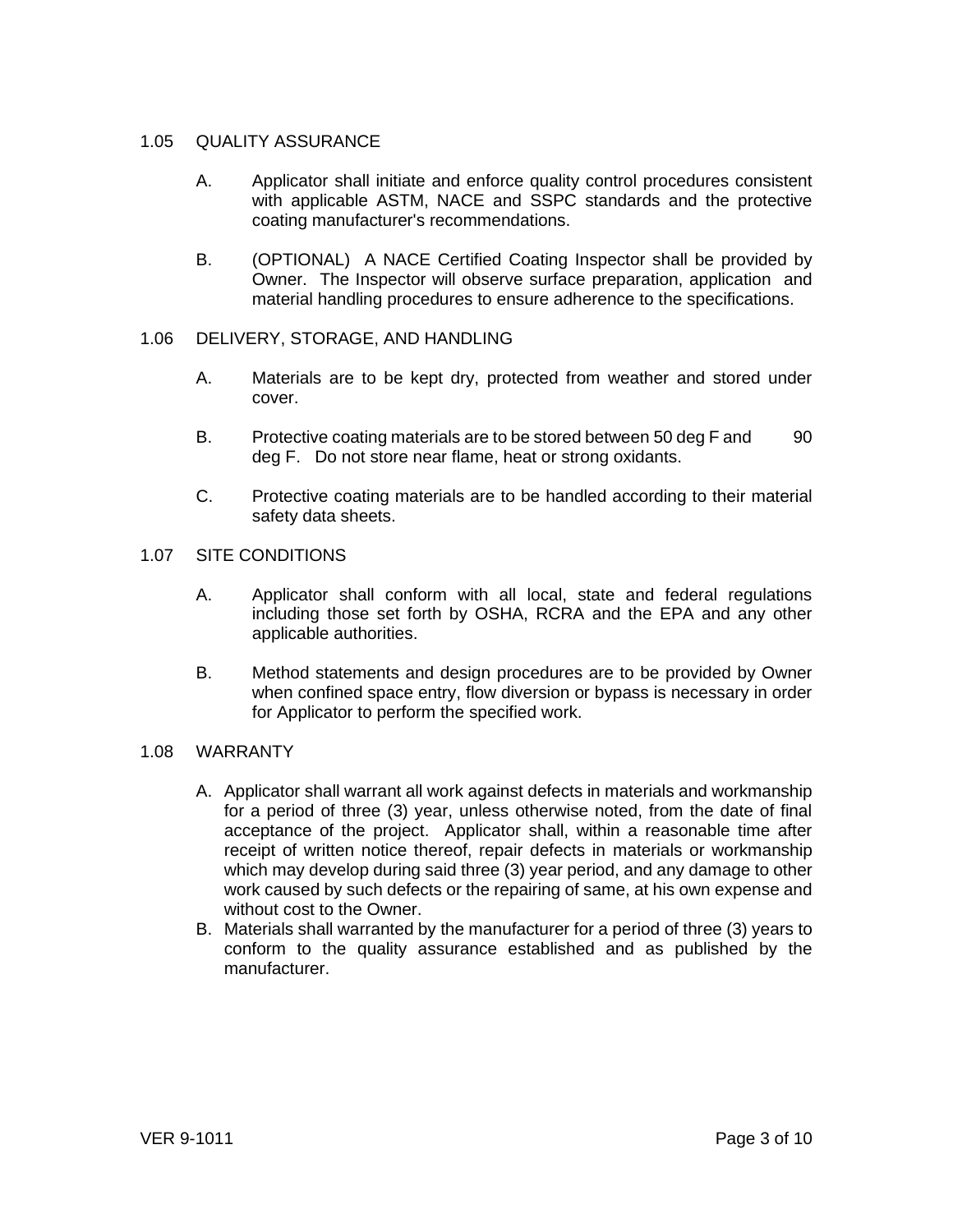## 2.01 EXISTING PRODUCTS

- A. Standard Portland cement or new concrete (not quick setting high strength cement) must be well cured prior to application of the protective coating. Generally, 28 days is adequate cure time for standard Portland. If earlier application is desired, compressive or tensile strength of the concrete can be tested to determine if acceptable cure has occurred. (Note: Bond strength of the coating to the concrete surface is generally limited to the tensile strength of the concrete itself. Engineer may require pull tests to determine suitability of concrete or metal for coating)
- B. Cementitious patching and repair materials should not be used unless their manufacturer provides information as to its suitability and procedures for topcoating with the approved coating. Project specific submittals should be provided including application, cure time and surface preparation procedures which permit optimum bond strength with the approved coating.

## 2.02 MANUFACTURER

A. Sprayroq, Inc.

## 2.03 REPAIR MATERIALS

- A. Repair materials shall be used to; fill voids, bug holes, rebuild surfaces, etc. as determined necessary by the engineer and protective coating applicator. Repair materials must be compatible with the specified coating and shall be applied in accordance with the manufacturer's recommendations.
- B. The following products may be accepted and approved as compatible repair basecoat materials for approved topcoating for use within the specifications:
	- 1. 100% solids, solvent-free grout specifically formulated for approved topcoating compatibility. The grout manufacturer shall provide instructions for trowel or spray application and for approved topcoating procedures.
	- 2. Factory blended, rapid setting, high early strength, non-shrink cementitious or epoxy repair mortar that can be trowelled or pneumatically spray applied may be approved if specifically formulated to be suitable for approved topcoating. Such repair mortars should not be used unless their manufacturer provides information as to its suitability for topcoating with the approved topcoating. Project specific submittals should be provided including application, cure time and surface prepration procedures which permit optimum bond strength with the approved coating.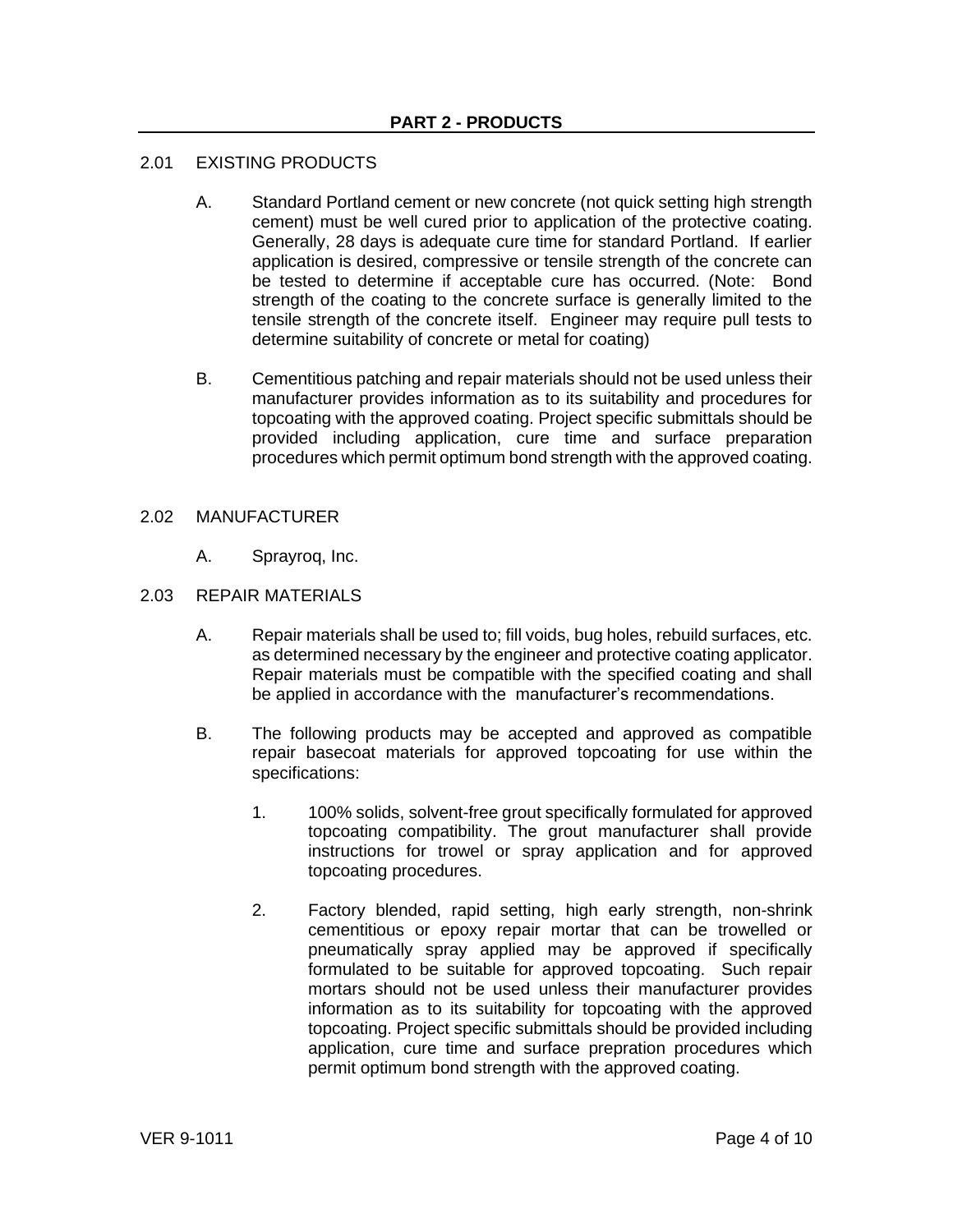3. In the case of excessive infiltration, a hydraulic cement or plug may be used to stop the flow of the infiltration. Approved manufacturer's include Strong, or approved equal. The hydraulic cement shall be compatable with the spray applied resin coating.

#### . 2.04 PROTECTIVE COATING MATERIAL

1. The solvent-free, 100% Solids, biobased resin material shall be used to form the sprayed corrosion protective monolithic liner covering all interior surfaces of the structure. The material must be fast setting with a return to service within one hour of completion.The finished liner shall be Sprayshield Green® II as manufactured by Sprayroq, Inc. or approved equal and conform to the minimum physical requirements listed below. The physical requirements must be verified by an independent, certified, third party testing laboratory and **must be submitted with the bid package**. **Any bid package not including the verifiable, independent third party testing shall be ruled non-responsive and will be rejected.**

| Tensile strength                         | ASTM D638            | >2,900 psi                |
|------------------------------------------|----------------------|---------------------------|
| <b>Tear Strength</b>                     | ASTM D624            | 593 pli                   |
| Bond (Concrete)                          | ASTM D7234           | > 200 psi                 |
|                                          | or Substrate Failure |                           |
| Water Permeation g/day/m <sup>2</sup>    | <b>ASTM E96</b>      | 1.49                      |
| Bond (Steel)                             | ASTM D4541           | >1600                     |
| Elongation                               | ASTM D638            | 43%                       |
| Hardness, Shore D                        | <b>ASTM D2240</b>    | 62-68                     |
| Abrasion, mg loss/1000 cycles ASTM D4060 |                      | 42 mg loss                |
| Density, lbs./ft <sup>3</sup>            | ASTM D792            | 67.5 lbs./ft <sup>3</sup> |
| <b>Biobased Content</b>                  | ASTM D6866           | 34%                       |

2. The lining shall be installed to the thickness necessary to qualify as a monolithic (void free) liner. The roughness of the substrate will dictate the thickness needed to create the monolithic liner and eliminate any opportunity for voids in the lining. The minimum value for coating thickness for corrosion protection shall be 100 mils.

# 2.05 PROTECTIVE COATING APPLICATION EQUIPMENT

- A. Manufacturer approved heated plural component spray equipment shall be used in the application of the specified protective coating.
- 2.06 REPAIR MORTAR SPRAY APPLICATION EQUIPMENT (if spray applied)
	- A. Spray applied repair mortars shall be applied with manufacturer approved equipment.

## **PART 3 - EXECUTION**

- 3.01 ACCEPTABLE APPLICATORS
	- A. Repair mortar applicators shall be trained to properly apply the cementitious mortar according to manufacturer's recommendations.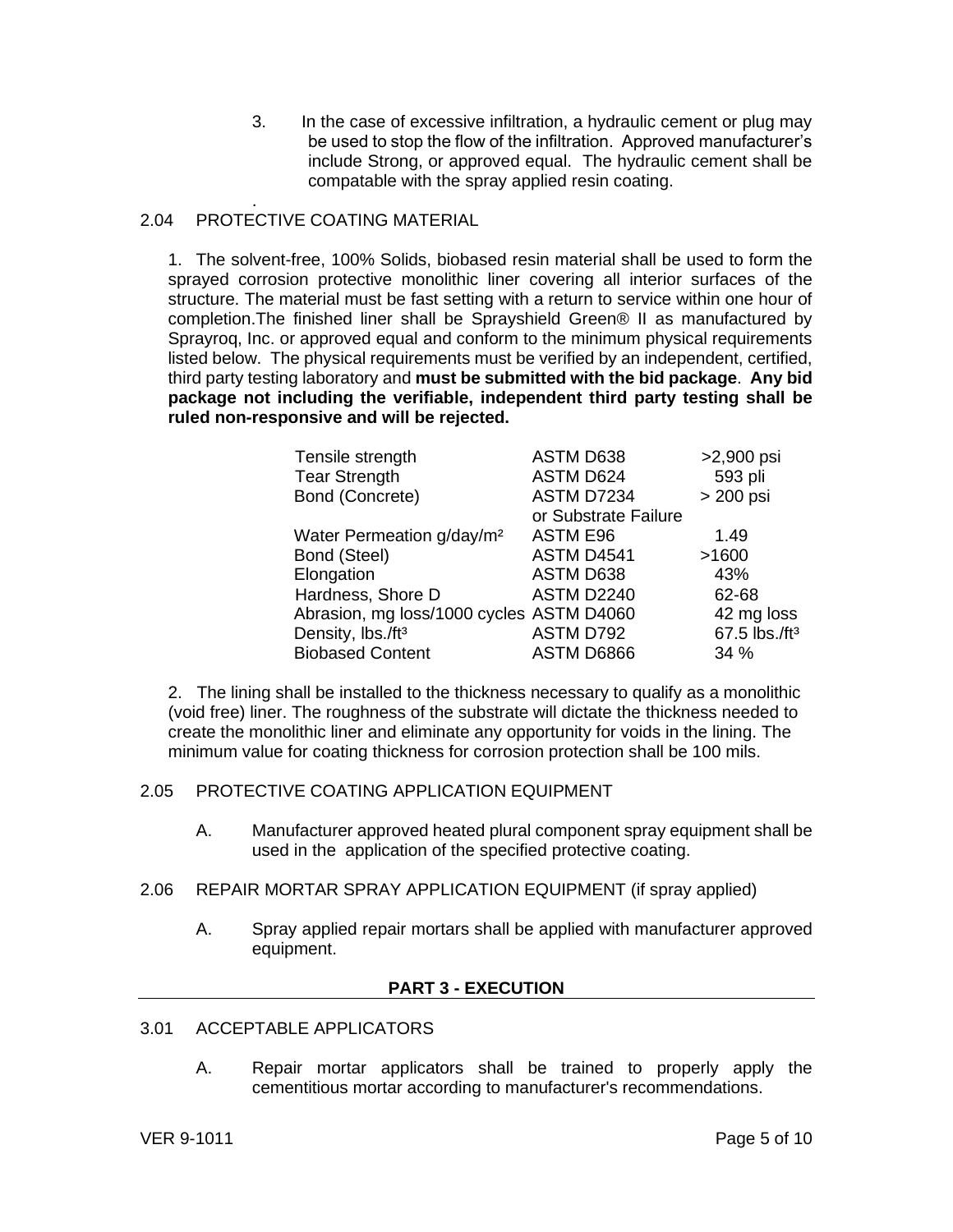B. Protective coating must be applied by a Certified Applicator of the protective coating manufacturer and according to manufacturer specifications.

## 3.02 EXAMINATION

- A. All structures to be coated shall be readily accessible to Applicator.
- B. Appropriate actions shall be taken to comply with local, state and federal regulatory and other applicable agencies with regard to environment, health and safety.
- C. Any active flows shall be dammed, plugged or diverted as required to ensure that the liquid flow is maintained below the surfaces to be coated. Flows should be totally plugged and/or diverted when coating the invert. All extraneous flows into the manhole or vaults at or above the area coated shall be plugged and/or diverted until the coating has set hard to the touch.
- D. (Optional) Pipe joint seals shall be installed by others. No leaks may be present prior to commencing and during work.
- E. Installation of the protective coating shall not commence until the concrete substrate has properly cured in accordance with these specifications.
- F. Temperature of the surface to be coated should be maintained between 55 deg F and 110 deg F during application. Prior to and during application, care should be taken to avoid exposure of direct sunlight or other intense heat source to the structure being coated.

## 3.03 SURFACE PREPARATION

- A. Applicator shall inspect all surfaces specified to receive a protective coating prior to surface preparation. Applicator shall notify Owner of any noticeable disparity in the surfaces which may interfere with the proper preparation or application of the repair mortar and protective coating.
- B. All contaminants including: oils, grease, incompatible existing coatings, waxes, form release, curing compounds, efflorescence, sealers, salts, or other contaminants shall be removed.
- C. All concrete or metal that is not sound or has been damaged by chemical exposure shall be removed to a sound surface or replaced.
- D. Surface preparation method(s) should be based upon the conditions of the substrate, service environment and the requirements of the resin protective coating to be applied.
- E. Surfaces to receive protective coating shall be cleaned and abraded to produce a sound surface with adequate profile and porosity to provide a strong bond between the protective coating and the substrate. The surfaces to be coated shall be abrasive blast cleaned. Blast air shall be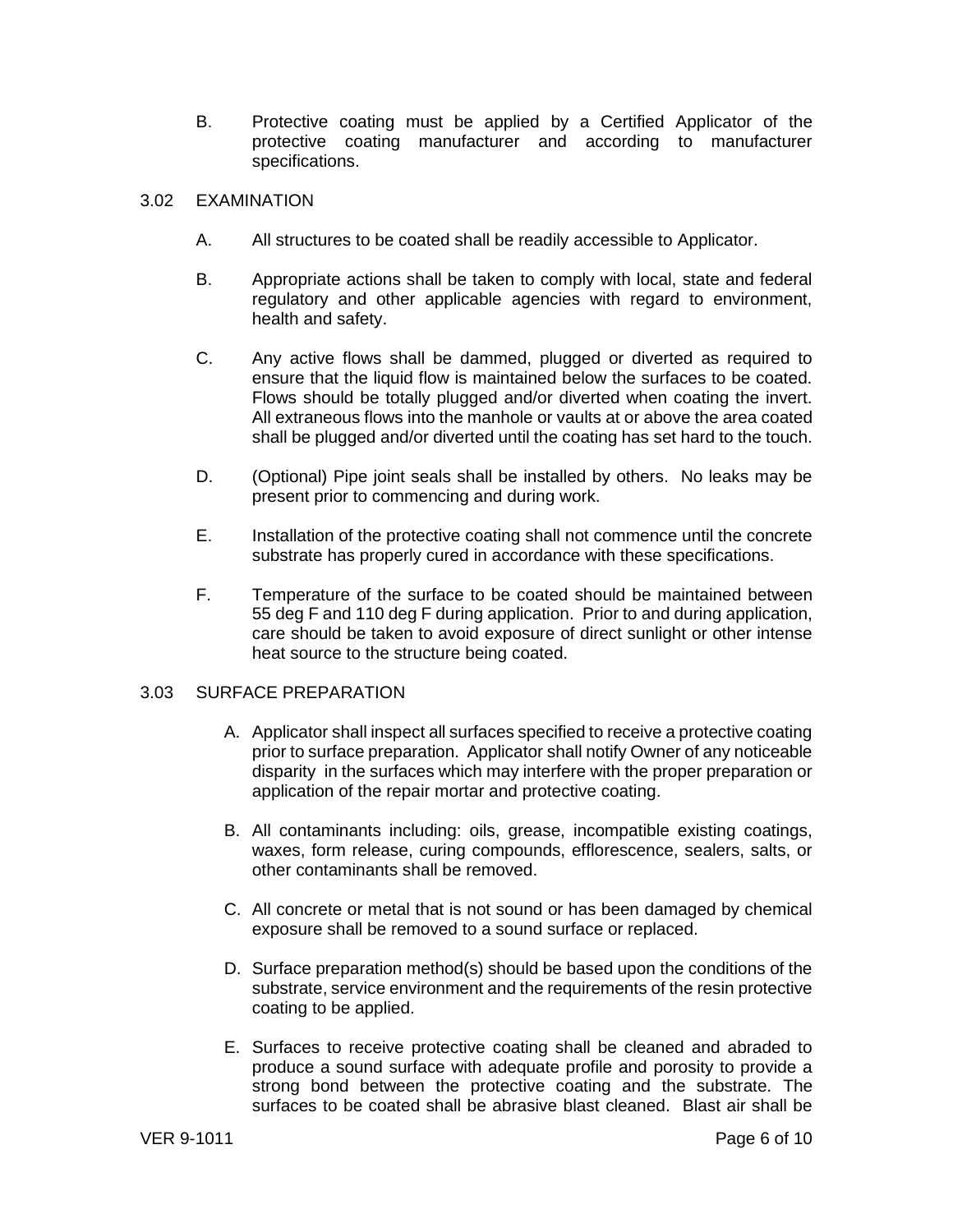free of oil and water. Blast cleaning shall be in accordance with SSPC-SP 5, White Metal Blast Cleaning for severe-duty immersion service of the coated areas. Blast cleaning for other surfaces shall be in accordance with SSPC-SP 10, Near White Blast Cleaning. Anchor profile shall be 2.5-5.0 mil and relative to the coating thickness specified.

- F. Infiltration shall be stopped by using a material which is compatible with the specified repair mortar and is suitable for topcoating with the specified protective coating.
- G. Any area in a structure that might exhibit movement or cracking due to expansion and contraction, shall be grouted with a flexible grout or gel.
- H. (OPTIONAL) Castings can be abrasive blasted and coated to prevent corrosion if desired.
- I. Surfaces to receive protective coating shall be dry to the touch and or with no visible dampness. This is to insure maximum adhesion to the substrate. If required, drying may be accomplished by a minimum of 20 minutes of a heated, forced air blower. The drying shall be to the specification dictated by the resin manufacturer and its trained applicator.
- J. Surfaces to receive protective coating shall be prepared with grooves cut into the substrate at all terminations to "key" or lock the protective coating to the substrate.
- K. All surfaces should be inspected by the Inspector during and after preparation and before the repair material is applied.

## 3.04 APPLICATION OF REPAIR MATERIALS

- A. Areas where structural steel has been exposed or removed shall be repaired in accordance with the Project Engineer's recommendations.
- B. Repair materials shall meet the specifications herein. The materials shall be trowel or spray applied utilizing proper equipment on to specified surfaces. The material thickness shall be specified by the Project Engineer according to Owner's requirements and manufacturer's recommendations.
- C. If using approved cementitious repair materials, such shall be trowelled to provide a smooth surface with an average profile equivalent to coarse 60 grit sandpaper to optimally receive the protective coating. No bugholes or honeycomb surfaces should remain after the final trowel procedure of the repair mortar.
- D. The repair materials shall be permitted to cure according to manufacturer recommendations. Curing compounds should not be used unless approved for compatibility with the specified protective coating.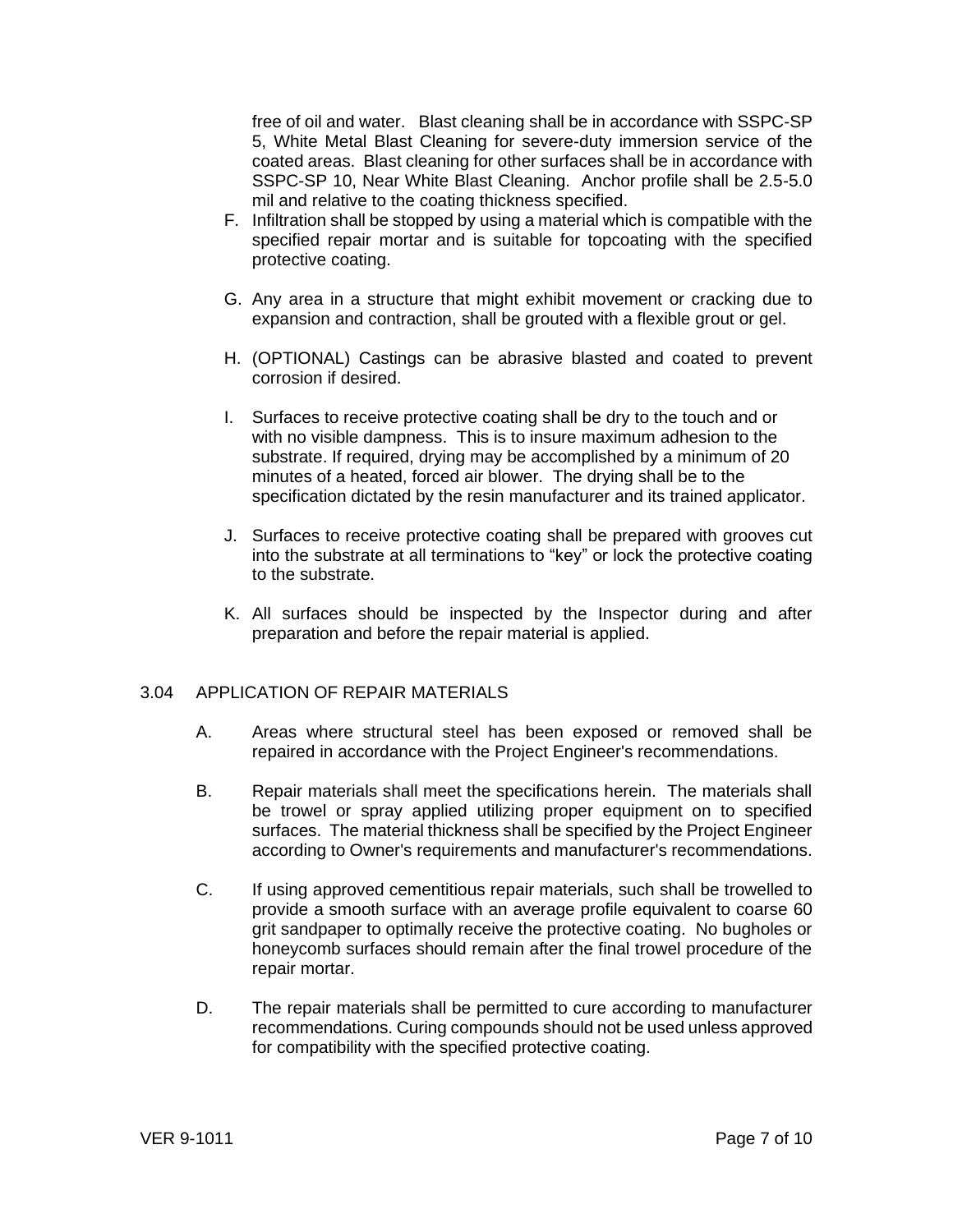- E. Application of the repair materials, if not performed by the coating certified applicator, should be inspected by the protective coating certified applicator to ensure proper finishing for suitability to receive the specified coating.
- F. After abrasive blast and leak repair is performed, all surfaces shall be inspected for remaining laitance prior to protective coating application. Any evidence of remaining contamination or laitance shall be removed by additional abrasive blast, shotblast or other approved method. If repair materials are used, refer to these specifications for surface preparation. Areas to be coated must also be prepared in accordance with these specifications after receiving a cementitious repair mortar and prior to application of the approved coating.
- G. All surfaces should be inspected during and after preparation and before the protective coating is applied.

## 3.05 APPLICATION OF PROTECTIVE LINING

- A. Application procedures shall conform to the recommendations of the protective coating manufacturer, including material handling, mixing, environmental controls during application, safety, and spray equipment.
- B. The spray equipment shall be specifically designed to accurately ratio and apply the specified protective coating materials and shall be regularly maintained and in proper working order.
- C. The protective coating material must be spray applied by a Certified Applicator of the protective coating manufacturer.
- D. Specified surfaces shall be coated by spray application of a solvent-free, 100% solids, elastomeric polyurethane corrosion protective lining as further described herein.
- E. Airless spray application equipment approved by the coating manufacturer shall be used to apply each coat of the protective coating. The air source is to be filtered to completely remove all oil and water.
- F. If necessary, subsequent topcoating or additional coats of the elastomeric protective coating should occur as soon as the basecoat becomes tack free, no later than the recoat window for the specified products. Additional surface preparation procedures will be required if this recoat window is exceeded.
- G. The lining shall be installed to the thickness necessary to qualify as a monolithic (void free) liner. The roughness of the substrate will dictate the thickness needed to create the monolithic liner and eliminate any opportunity for voids in the lining. The minimum value for coating thickness for corrosion protection shall be 100 mils.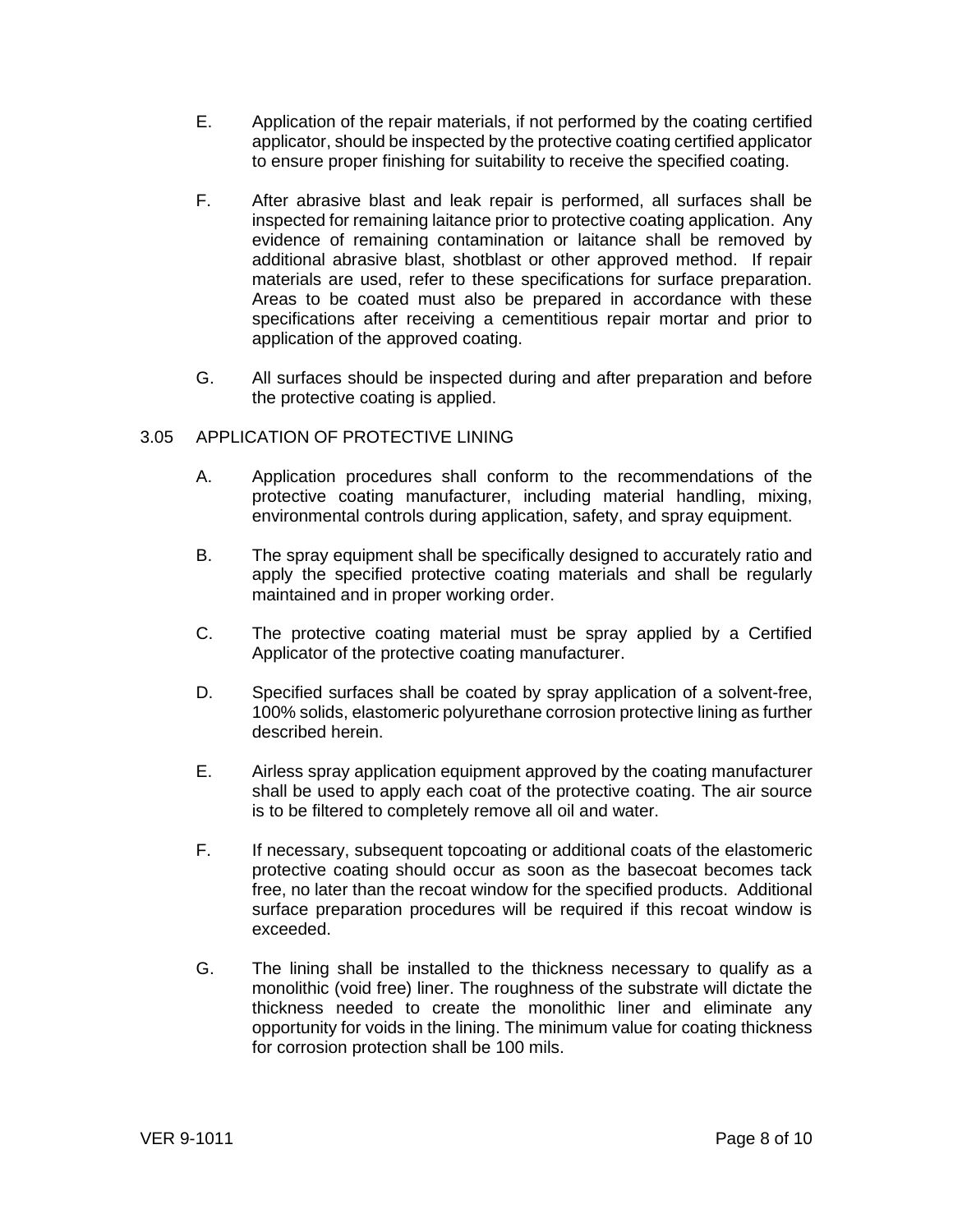## 3.06 TESTING AND INSPECTION

- A. **High Voltage Spark Test.** After the protective coating has set hard to the touch it shall be inspected with high-voltage holiday detection equipment. **This test is critical when applied to corrosion protection applications (i.e. mil coatings less than 250 mils).** Surface shall first be dried, an induced holiday shall then be made on to the coated concrete or metal surface and shall serve to determine the minimum/maximum voltage to be used to test the coating for holidays at that particular area. The spark tester shall be initially set at 100 volts per 1 mil (25 microns) of film thickness applied but may be adjusted as necessary to detect the induced holiday (refer to NACE RPO188-99). All detected holidays shall be marked and repaired by abrading the coating surface with grit disk paper or other hand tooling method. After abrading and cleaning, additional protective coating material can be hand applied to the repair area. All touch-up/repair procedures shall follow the protective coating manufacturer's recommendations.
- B. **Adhesion Testing.** The adhesion tests shall be performed on a minimum of one or 10% of all rehabilitated structures, which ever is greater, or as shown on the Plan and/or specified in the Special Provisions. Adhesion testing shall be conducted after the lining or coating system has cured per manufacturer instruction and in accordance with ASTM D4541(Steel) or ASTM 7234 (Concrete). **Adhesion is critical for proper performance of a corrosion barrier (i.e. < 250 mils)**. A minimum of one 20 mm dolly shall be affixed to the lined surface of the structure at the upper section or cone area, mid section and at the bottom, unless otherwise specified in the Special Provisions. Each testing location shall be identified by the Engineer. The adhesive used to attach the dollies to the liner shall be rapid setting with tensile strength in excess of the liner material and permitted to cure in accordance with manufacturer recommendations. The lining material and dollies shall be adequately prepared to receive the adhesive. Prior to pull test, the Contractor shall utilize a scoring device to cut through the coating until the substrate is reached. Extreme care shall be required while scoring to prevent micro cracking in the coating, since cracks may cause failures at diminished strengths. Failure due to improper dolly adhesive or scoring shall require retesting. The pull tests in each area shall meet or exceed 200 psi. and shall include subbase adhered to the back of the dolly or no visual signs of coating material in the test hole. Pull tests with results between a minimum 150 psi and 200 psi shall be acceptable if more than 50% of the subsurface is adhered to the back of the dolly. A test result can be discarded, as determined by the Engineer, if there is a valid nonstatistical reason for discarding the test results as directed by Sections 8.4 and 8.5 of ASTM D4541 and ASTM 7234. If any test fails, a minimum of three additional locations in the section of the failure shall be tested, as directed by the Engineer. If any of the retests fail, all loosely adhered or unadhered liner in the failed area, as determined by the Engineer, shall be removed and replaced at the Contractor's expense. If a structure fails the adhesion test, one additional structure or 10% of the initial number of